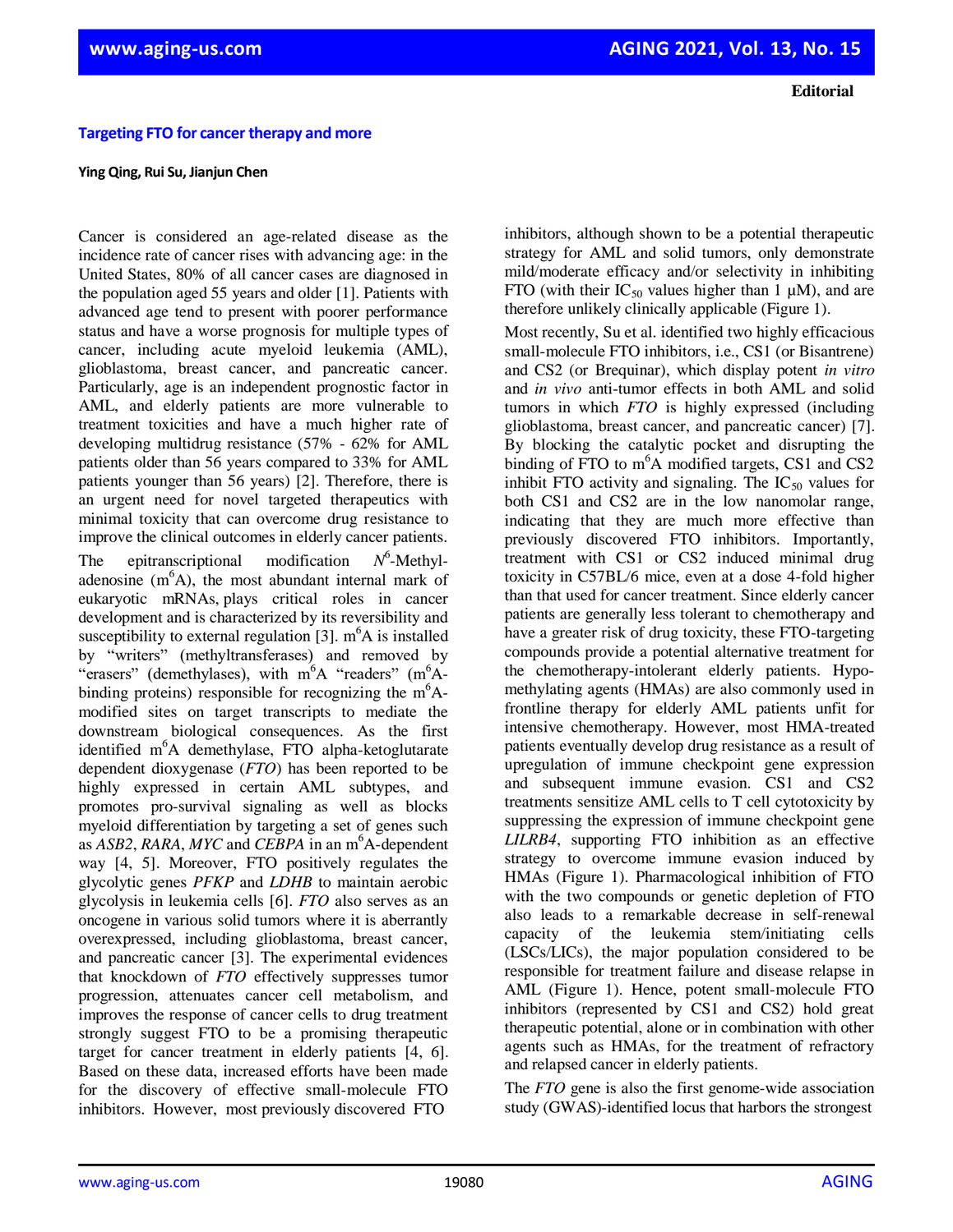

**Figure 1. Evolutional landmarks in FTO inhibitor discovery.** Rhein, the first FTO inhibitor identified in 2012, did not impair viability in BE(2)-C neuroblastoma cells at a dose of 20 µM. MO-I-500, an inhibitor discovered in 2014, was found to inhibit survival of SUM149 breast cancer cells in glutamine (Gln)-free medium with an IC<sub>50</sub> of 20  $\mu$ M, but had little effect on cells cultured in complete medium. Meclofenamic acid (MA) and its analogs were reported to be highly selective inhibitors of FTO. However, more than 90% of the Hela cells treated with 120 µM MA2 (an MA analog) remained viable. Fluorescein and its derivatives could simultaneously inhibit and label FTO and were therefore considered "bifunctional". At a concentration of up to 150 µM, fluorescein derivatives FL6 and FL8 did not display inhibitory effects on Hela cells with > 95% viable cells. In 2019, guided by the structural complex of FTO/MA, FB23 and FB23-2 were designed and optimized as two more potent FTO inhibitors. But the IC<sub>50</sub> for both inhibitors in acute myeloid leukemia (AML) were still in the micromolar range (23.6 – 44.8  $\mu$ M for FB23 and 0.8 – 16  $\mu$ M for the optimized FB23-2). In contrast, the most recently discovered small molecule FTO inhibitors, CS1 and CS2, have much lower IC<sub>50</sub> values in AML and solid tumors, especially in cancer cells that highly express FTO (in the low nanomolar range). CS1 and CS2 exert their anti-tumor activity by suppressing the FTO-mediated upregulation of *MYC*/*CEBPA* as well as *LILRB4*, thereby attenuating cancer stem cell (CSC) self-renewal and overcoming tumor immune evasion.

genetic association with obesity. Although controversy exists, multiple lines of evidences support a positive relationship between *FTO* expression and the development of obesity [8]. With the continuous expansion of the obesity and overweight populations especially in the elderly, the effects of small-molecule FTO inhibitors on obesity development represent another major area of scientific inquiry to explore whether multiple health benefits (i.e. prevention of cancer and obesity/overweight) can be achieved concomitantly by targeting FTO.

## **REFERENCES**

1. Siegel RL, et al. CA Cancer J Clin. 2021; 71:7–33. <https://doi.org/10.3322/caac.21654> PMI[D:33433946](https://pubmed.ncbi.nlm.nih.gov/33433946/) 

- 2. Appelbaum FR, et al. Blood. 2006; 107:3481–85. <https://doi.org/10.1182/blood-2005-09-3724> PMID[:16455952](https://pubmed.ncbi.nlm.nih.gov/16455952/)
- 3. Huang H, et al. Cancer Cell. 2020; 37:270–88. <https://doi.org/10.1016/j.ccell.2020.02.004> [PMID:32183948](https://www.ncbi.nlm.nih.gov/entrez/query.fcgi?cmd=Retrieve&db=PubMed&list_uids=32183948&dopt=Abstract)
- 4. Li Z, et al. Cancer Cell. 2017; 31:127–41. <https://doi.org/10.1016/j.ccell.2016.11.017> [PMID:28017614](https://www.ncbi.nlm.nih.gov/entrez/query.fcgi?cmd=Retrieve&db=PubMed&list_uids=28017614&dopt=Abstract)
- 5. Su R, et al. Cell. 2018; 172:90–105.e23. <https://doi.org/10.1016/j.cell.2017.11.031> [PMID:29249359](https://www.ncbi.nlm.nih.gov/entrez/query.fcgi?cmd=Retrieve&db=PubMed&list_uids=29249359&dopt=Abstract)
- 6. Qing Y, et al. Mol Cell. 2021; 81:922–939.e9. <https://doi.org/10.1016/j.molcel.2020.12.026> [PMID:33434505](https://www.ncbi.nlm.nih.gov/entrez/query.fcgi?cmd=Retrieve&db=PubMed&list_uids=33434505&dopt=Abstract)